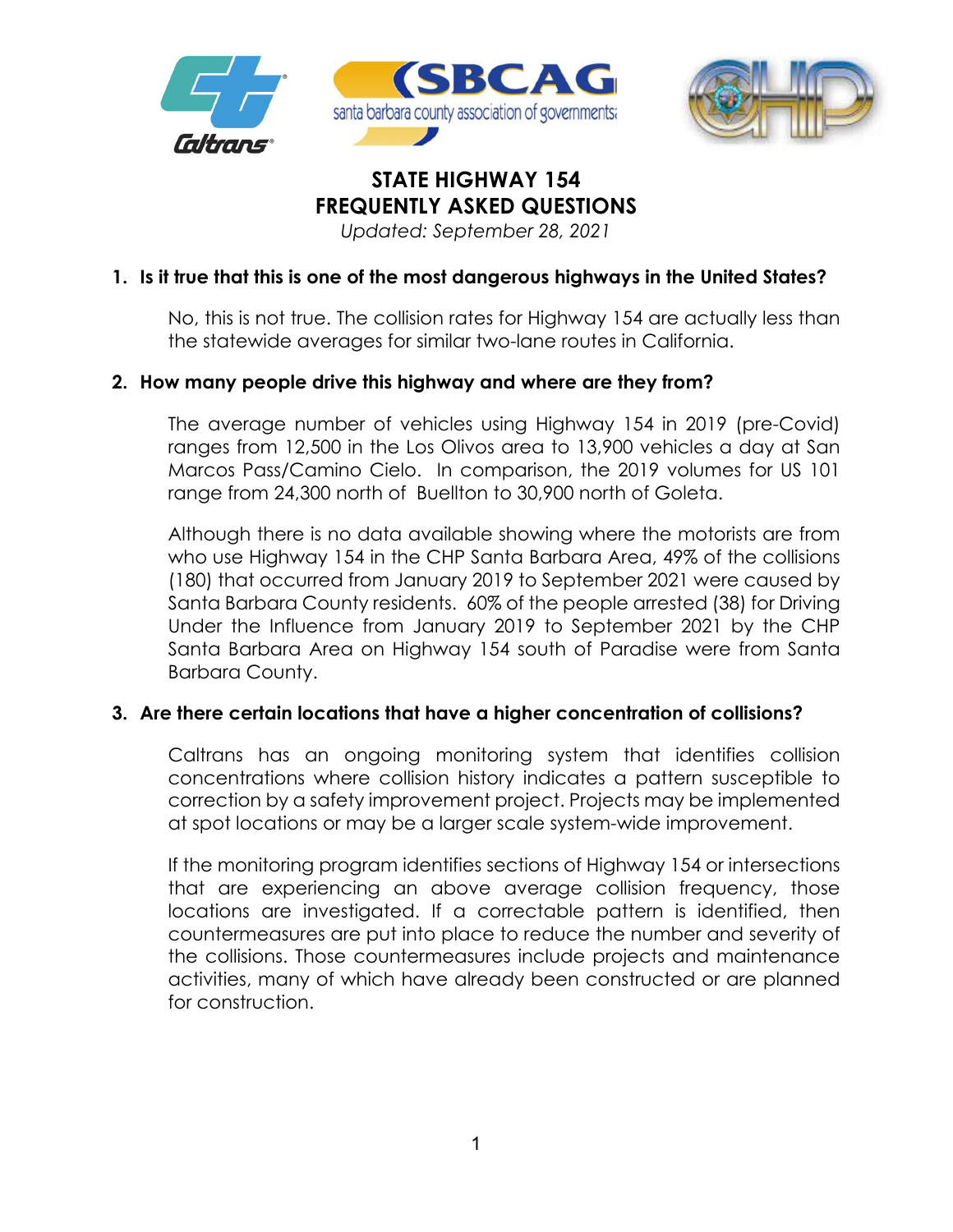#### **4. Is it possible to prevent trucks from using the highway?**

Because trucking is a vital component of the economy, State and Federal law forbids highway restrictions to truck access except for "safety and engineering" reasons.

There are existing truck restrictions on certain portions of Highway 154. Trucks hauling hazardous waste are not allowed on Highway 154 between Highway 246 and Santa Barbara except for pickup and delivery. There is also a yellow advisory for trucks longer than a 30' kingpin to rear-axle length from Santa Aqueda Creek (PM 10.0) near Armour Ranch Road to Highway 192 (PM 31.6). There are signs in place reflecting these restrictions and maps are available on the Caltrans website that truckers can use for their route planning. To encourage through trucks to stay on US 101 instead of taking Highway 154, there are signs at the northerly and southerly interchanges with US 101 recommending trucks stay on US 101.

Sections 34501 and 35650 through 35655 of the California Vehicle Code provide a means for Caltrans to restrict vehicles above a certain weight or length from using a state highway if an engineering investigation and public hearing demonstrate that the road cannot safely accommodate the operation of those vehicles. Restricting trucks to less than 16,000 pounds (8 tons) or less than 38' kingpin to rear axle length on a state highway would require a law passed by the state legislature.

Highway 154 does not have a high rate of collisions involving trucks, so additional truck restrictions from what already exists are not recommended. Passing lanes and turnouts have been provided at multiple locations along Highway 154 to enable faster-moving vehicles to safely pass slower-moving vehicles.

#### **5. Can we lower the speed limit?**

The setting of speed limits is not an arbitrary process. It requires a rational defensible determination to maintain public confidence and compliance. Speed laws are enacted by the State Legislature and compiled in the California Vehicle Code (CVC). These statutory requirements allow Caltrans to set speed limits that are uniform, rational, and enforceable with full support of the judicial system. For Highway 154, California Vehicle Code Section 22349 establishes a statutory maximum speed limit of 55 mph. California Vehicle Code Section 22354 grants Caltrans the authority to reduce speed limits below the statutory maximum speed limit. However, reduced speed limits may only be established based on an Engineering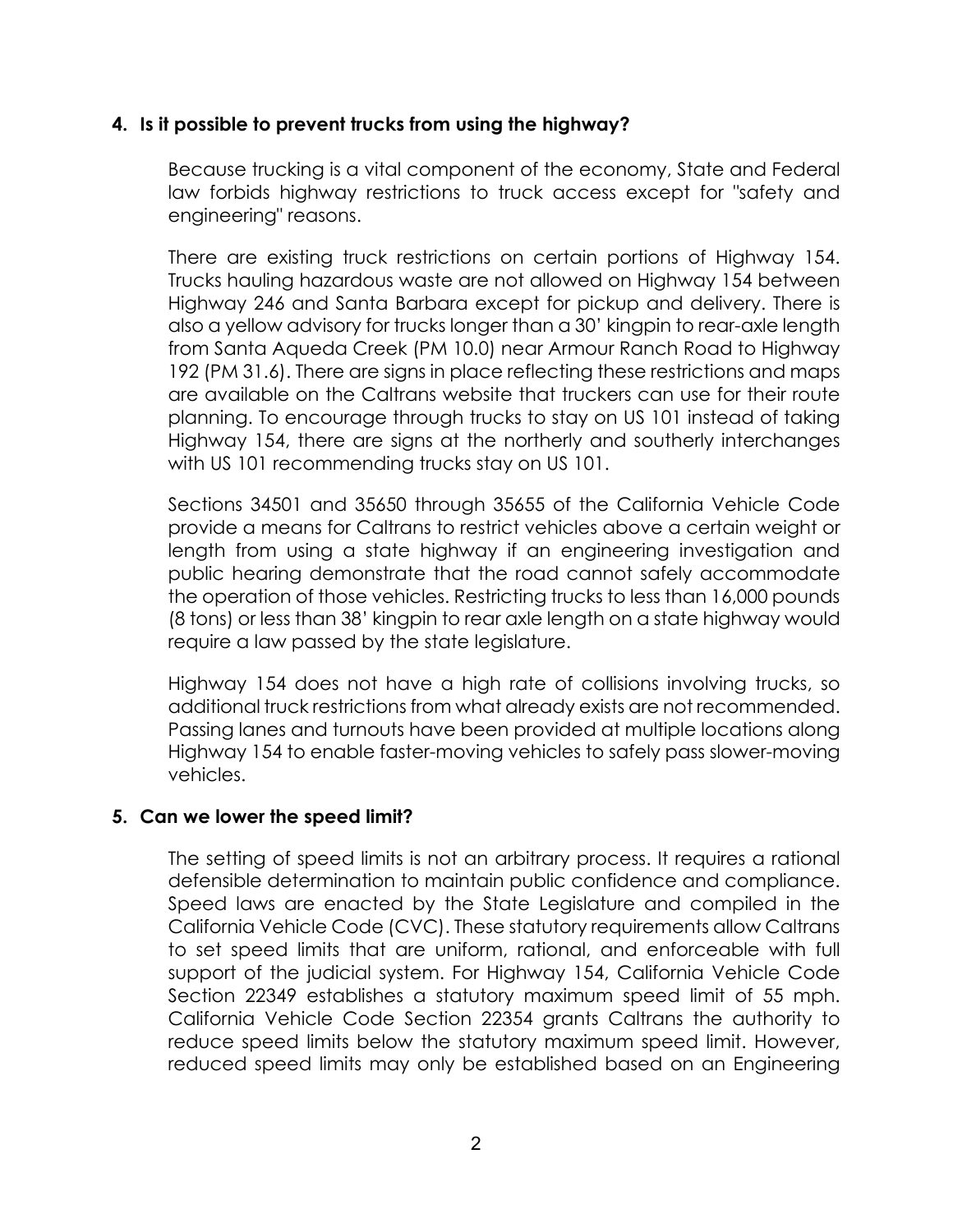and Traffic Survey (E&TS) that has been performed in accordance with standard traffic engineering practices.

Attempts to lower the speed limit on Highway 154 have not been supported by an E&TS. Without an E&TS that justifies a lower speed limit, the CHP cannot enforce the speed limit using electronic measuring devices such as Lidar or radar.

On 9/9/2021, the California State Legislature approved Assembly Bill 43 that will be sent to the Governor for signature. The Governor has until October 10, 2021 to sign this legislation. The bill allows more flexibility in establishing or retaining lower speed limits that can still be enforced by electronic measuring devices. It does not appear that any of these new provisions will have an impact on State Route 154 because Caltrans is not given the same authority to lower speed limits on state highways as local agencies are for roads under local jurisdiction, unless it is in a residential or business district.

# **6. Can we install a concrete barrier, painted median, or other divider down the center of the highway?**

Due to the narrow width on many parts of Highway 154, a median barrier or other divider such as flexible plastic delineators cannot be installed because there would be insufficient room for drivers to pass a bicyclist or disabled vehicle. Furthermore, this area is prone to wildland fires and fire equipment would not have the ability to pass stopped traffic in an emergency incident. Barriers could also interfere with the ability to efficiently evacuate people in the event of an emergency.

Additionally, adding a median barrier would raise the speed limit on the highway to 65 mph because it could then be classified as a divided highway per the California Vehicle Code, and many portions of Highway 154 are not designed for a 65 mph speed limit.

Widening the road to provide a painted median would have substantial environmental impacts and be cost prohibitive in many locations due to the terrain. However, opportunities for widening are considered when a pavement rehabilitation project is proposed.

# **7. Can we install stop signs at the intersections to slow people down?**

Caltrans follows the warrants listed in Section 2B.07 of the California Manual on Uniform Traffic Control Devices 2014 Edition (Rev. 6) when evaluating the need for an all-way stop. Using a stop sign to control speeds is not one of the warrants.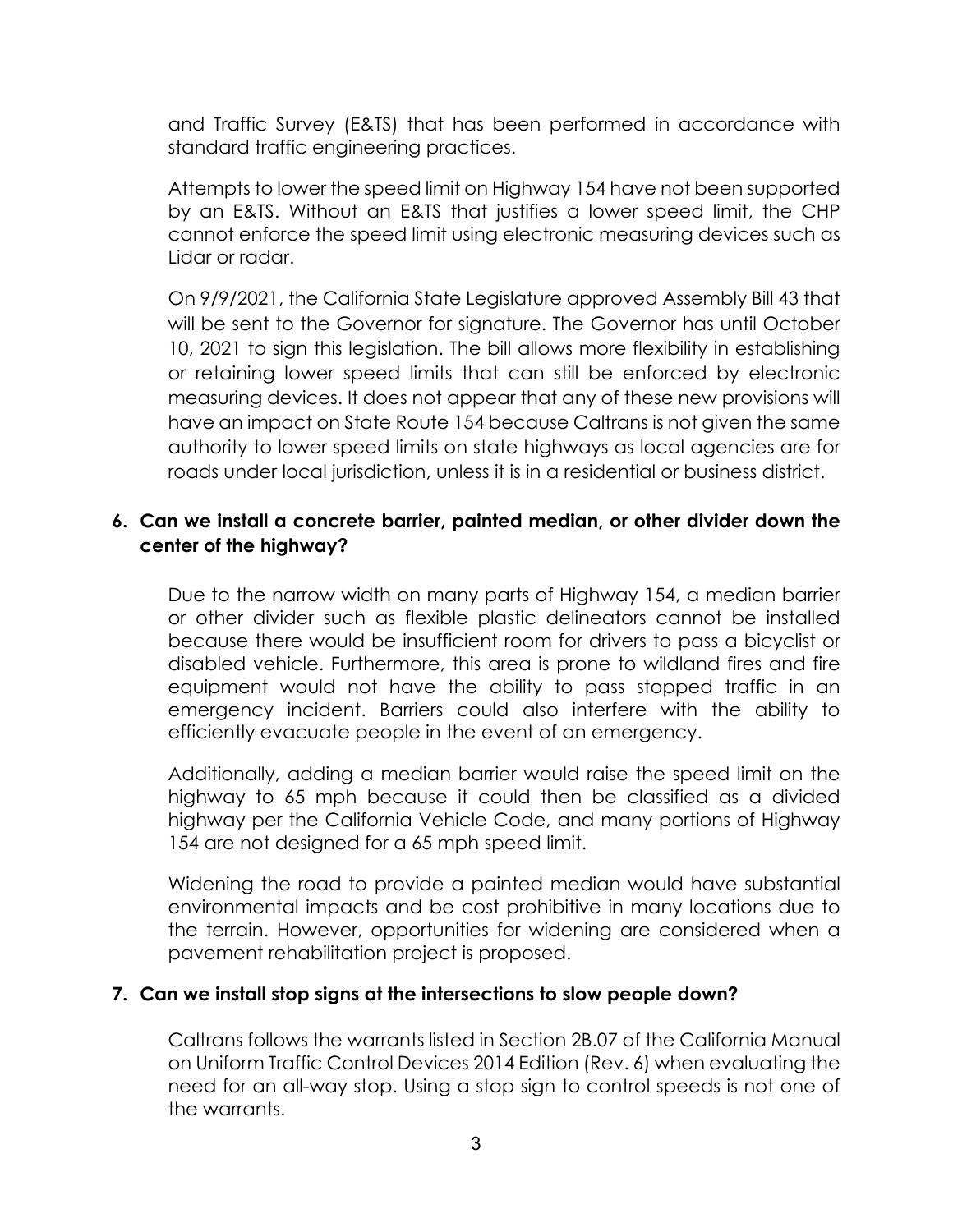At locations where an unwarranted stop sign is placed, drivers will often ignore the stop and roll through the intersection, or worse, not even notice the stop sign and drive through it at full speed or use their brakes at the last minute. This is not expected by the other drivers and pedestrians at an intersection and can cause collisions. Also, rear-end collisions often increase when stop signs are installed. Therefore, unwarranted stop signs are not recommended because of the likelihood that it will result in an increase in collisions at the intersection.

#### **8. Can we use photo enforcement?**

Automated Speed Enforcement (ASE) is not currently allowed in California. Public safety and public trust are increased by having a uniformed officer patrolling the highway instead of ASE for the following reasons:

- a. *Unsafe speed behaviors not addressed by ASE.* Although unsafe speed is one of the leading causes of traffic collisions, it does not necessarily mean the vehicle at fault was traveling above the speed limit. Unsafe speed is often determined to be the primary collision factor when vehicles are traveling well below the posted limit and the driver is unable to stop his/her vehicle in time for pedestrians or slow or stopped traffic. ASE systems will neither detect nor deter this type of unsafe speeding.
- b. *Reduction in officer contacts would lead to less discovery of other public safety violations.* When officers make personal contact with a violator during an enforcement stop, the officer can discover other potential violations such as driver's license suspensions, unsafe vehicle equipment violations, driving under the influence violations, and other more serious crimes as well. To the extent ASE results in fewer enforcement stops, there would possibly be a reduction in enforcement of these additional public safety related violations.
- c. *Multiple citations can be issued before the user has knowledge of a violation.* Previous legislation proposed ASE citations be issued to the registered owner of a vehicle instead of the driver. A vehicle could be targeted for a citation multiple times before the registered owner receives a notice and realizes the violations have occurred, and it's possible that it's not even the registered owner who was driving the car at the time of violation.
- d. *Lack of immediate education and behavior modification.* The traffic safety benefit of an ASE program is diminished because it does not include immediate traffic safety education to a driver to modify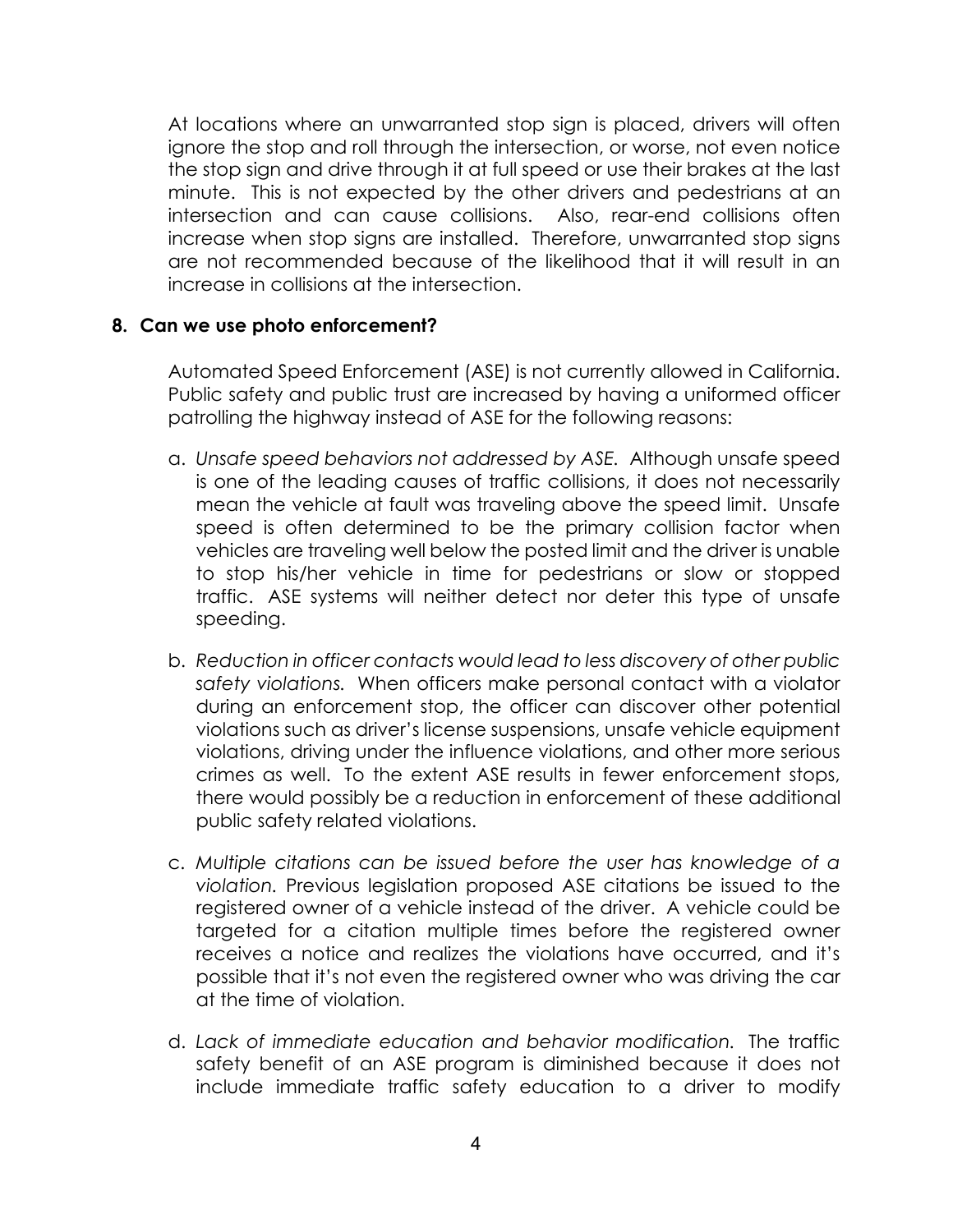behavior. If an officer stops a driver for speeding, the officer can immediately stop the unsafe behavior and educate the driver about the dangers of unsafe speeding in the context of the specific situation. ASE systems have no immediate education component, and any behavior modification that occurs will be delayed, general, and impersonal.

e. *Lack of consequences for continued unsafe driving.* ASE systems that target the vehicle and not the driver remove a crucial component of the state's traffic safety framework: driver license record points. A driver who commits multiple moving violations or who has otherwise demonstrated he/she cannot operate a vehicle safely will accumulate points and eventually receive a license suspension due to negligence. This process helps the DMV and law enforcement determine when someone is an unsafe driver, and impound authority provides a valuable tool for officers to remove unsafe drivers from the road. The process is designed to ensure habitually unsafe drivers lose their driving privilege and can no longer endanger other drivers. A driver cited by ASE, however, could be cited countless times without any effect on driving privilege so long as the driver has the ability to pay. This limits the traffic safety benefits of the ASE program. The problem is exacerbated when the negligent driver is not the registered owner and has no direct consequence for their negligent behavior.

# **9. Can we use the electronic message signs on US 101 to tell people not to use Highway 154?**

Caltrans' policy is that changeable message signs (CMS) are only used for traffic incidents, unexpected conditions, special events, travel times, AMBER alerts, road closures, and approved safety messages. Using a CMS to encourage drivers to take a different route when there is no traffic incident or other condition that warrants the use of the sign does not meet that criteria. It would also reduce the effectiveness of the sign when a condition existed on Highway 154 that actually warranted the redirection of traffic.

# **10. Can we install "high crash area" or similar signs at certain locations?**

Signs have been installed at several locations on Highway 154 stating "Safety Corridor, Don't Drink & Drive". High collision locations are identified through Caltrans' collision monitoring program and if a correctable pattern is identified, countermeasures are implemented to reduce the number of collisions at that location. "High crash area" signage is not an acceptable countermeasure because it does not address the problem. Also signs on state highways must comply with the California Manual on Uniform Traffic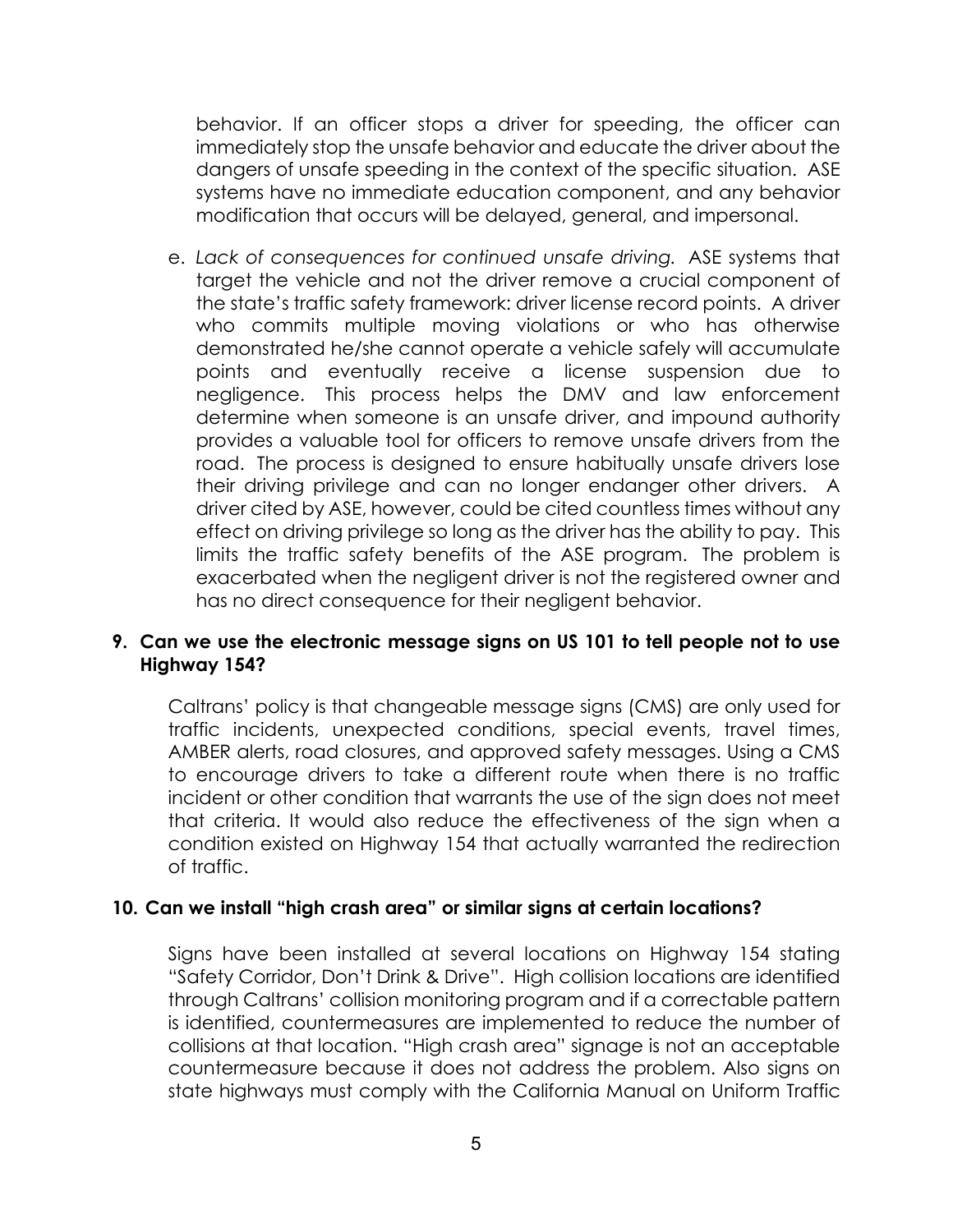Control Devices (CA MUTCD), and this type of sign is not an approved sign in the CA MUTCD.

There is a program available for families of victims of drunk driving to request memorial signage on the state highways. Information on this program can be found at the following website: https://dot.ca.gov/programs/safetyprograms/victims-memorial-signs

# **11. Can we make Highway 154 a toll road?**

Public-private partnerships to create toll roads have been used in California to address severe congestion or to help fund construction and maintenance of costly infrastructure such as bridges. Toll roads are not created to discourage traffic from using a route altogether, instead the tolls are structured to encourage drivers to carpool or use a route during nonpeak hours. Toll facilities are typically newly constructed parallel routes and do not decrease the number of non-toll lanes on an existing highway. That said, however, California law currently does not allow the creation of new toll-road partnership opportunities. Further, US 101 could not be considered an acceptable alternative route because there are many residents and businesses along Highway 154 who are not served directly by US 101 and must use Highway 154 for access. In addition, there would not be toll exemptions to locals or those doing business in the area. If Highway 154 became a toll road without constructing an acceptable parallel route, all federal funds that have been used to construct and improve Highway 154 throughout the years would have to be returned to the federal government, which would defeat the purpose of trying to use tolls to raise funds to maintain the highway. Generally speaking, very large traffic volumes are needed to make a toll road self-sufficient. Highway 154 does not have that kind of volume.

# **12. Can we install vehicle speed-feedback signs?**

Caltrans may install permanent electronic Vehicle Speed Feedback signs if there is a significant correctable collision pattern at a specific location and other countermeasures such as curve warning signs have not resolved the problem. Additionally, Caltrans may permit local jurisdictions to install and maintain Vehicle Speed Feedback signs on state highways under a Caltrans encroachment permit at approved locations.

The public can request that the CHP place a temporary radar trailer at a specific location, but there are a limited number of trailers available and adequate shoulder width would be needed so as not to interfere with vehicles or bicyclists.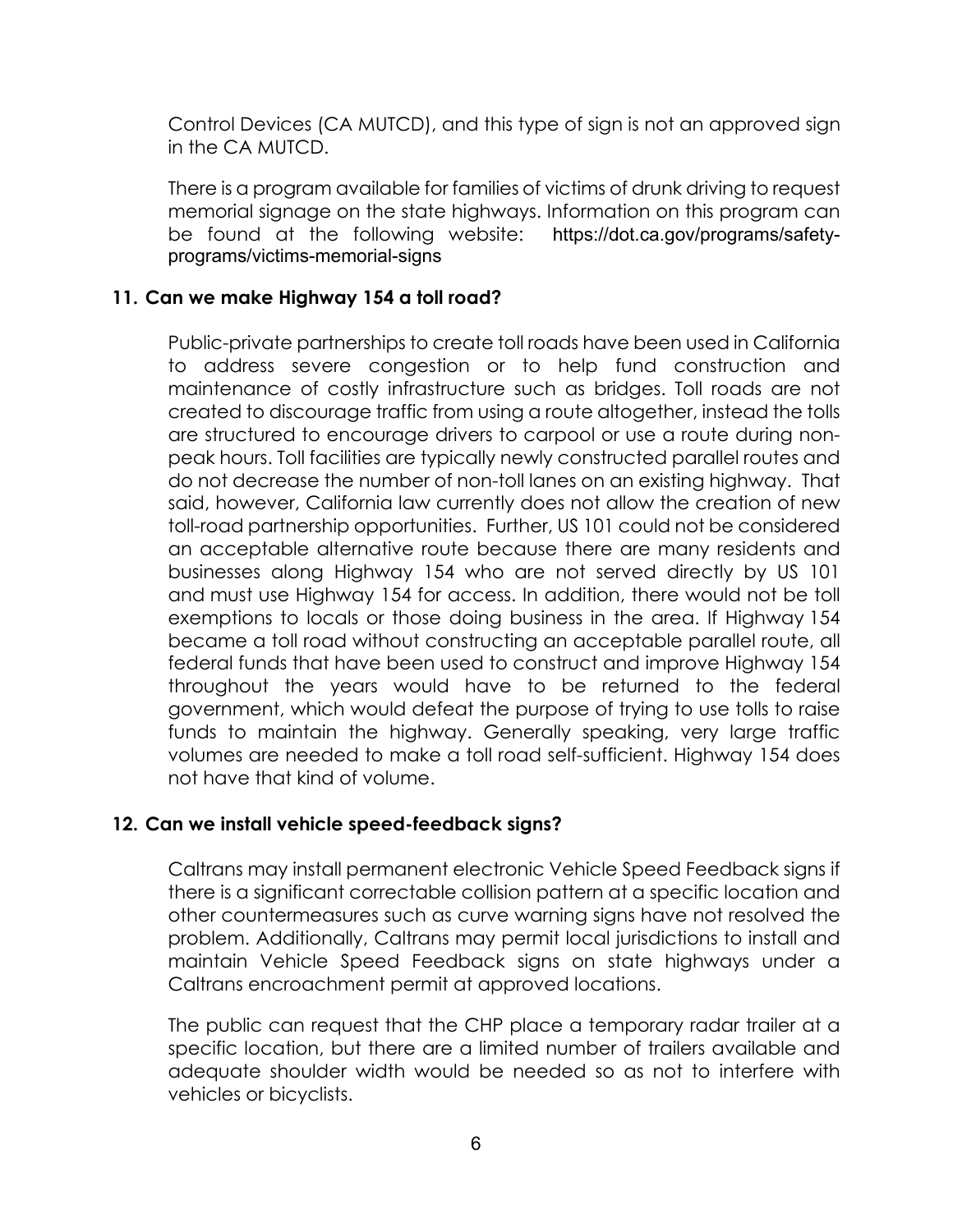#### **13. Can we straighten out curves and widen the shoulders?**

Due to the terrain, straightening out all the curves and widening all the shoulders would have substantial environmental impacts and be cost prohibitive. Widening shoulders is considered with every pavement rehabilitation project and implemented to the extent feasible. Caltrans' collision monitoring program identifies locations with high run-off-the-road rates, which could trigger a project to straighten out a curve if other more cost-effective countermeasures are unsuccessful.

#### **14. Can we get Google Maps to tell people to take US 101 instead of Highway 154?**

Asking Google and other mapping programs to change their mapping is a common request from the public and agencies throughout the United States. The City of Buellton and the County of Santa Barbara have both attempted to contact Google regarding redirecting traffic with no success. These are public roads and Google is a private company. Absent a legislative act to regulate Google and other mapping programs, the government and the public have no control over the dissemination of this information.

#### **15. Can we restrict bicyclists from using the highway?**

One of Caltrans' goals is to "Enhance and connect the multimodal transportation network" and another is "Lead climate action." Restricting bicyclists would be contrary to these goals, and there are no correctable collision patterns involving bicyclists that would support such a restriction.

#### **16. Can we increase the fines for traffic violations?**

Highway 154 does not meet the requirements of the California Streets and Highways Code Section 97 for a Safety Enhancement Double Fine Zone. To meet the criteria, the rate of total collisions needs to be at least 1.5 times the statewide average for similar roadways during the most recent threeyear period. In addition, the rate of head-on collisions must be at least 1.5 times the statewide average for similar roadways during the most recent three-year period for which data is available. Neither of these criteria are met for Highway 154.

It would require a legislative act to modify the Streets and Highways Code for Highway 154 to be designated as a double fine zone.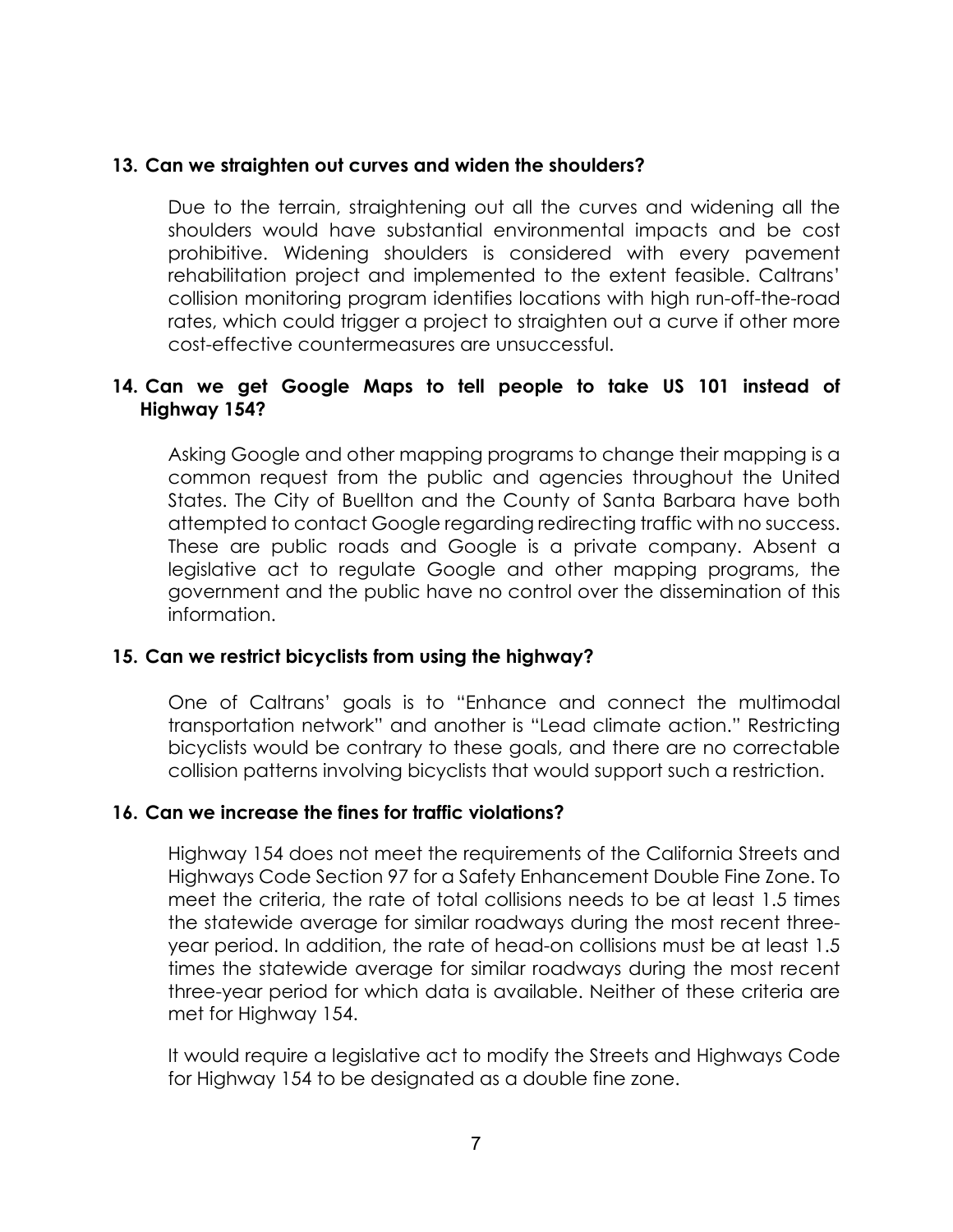# **17. Can we install more rumble strips?**

Centerline rumble strips have been installed along the entire length of Highway 154 and shoulder rumble strips have been installed from the northerly interchange of US101/SR154 through Los Olivos to the Cachuma Village intersection west of Cachuma Lake. Shoulder rumble strips are not installed in locations with narrow shoulders due to the impact it would have on bicyclists.

# **18. What is Caltrans doing to make this highway safer?**

A significant amount of time and money has been invested to make Highway 154 safer. In the past 10 years, Caltrans has initiated about 100 traffic investigations for Highway 154. Although these investigations can be triggered by Caltrans' highway safety monitoring program or operational issues, most of the investigations were initiated because of concerns raised by the public. There have been more investigations done on Highway 154 than any other state highway in Santa Barbara County except for US 101 and Highway 135. Thirty-five of the 100 investigations on Highway 154 resulted in some improvement to the highway. These improvements range from minor improvements that can be addressed by our maintenance department, such as changes to signing and striping, installation of delineators, or trimming vegetation; to major improvements that require initiation of a project.

Some recent projects that have been completed or will be completed on Highway 154 to address safety concerns include:

- a. RUMBLE STRIPS: Four rumble strip projects were completed between 2011 and 2019. Centerline rumble strips have been installed on the entire stretch of Highway 154 and shoulder rumble strips have been installed from the northerly interchange of US101/SR154 through Los Olivos to the Cachuma Village intersection west of Cachuma Lake.
- b. STRIPING: Three striping improvement projects were completed between 2018 and 2019 to upgrade the 4" wide stripes to 6" wide to make them more visible. Any remaining areas where the stripes are still 4" will be upgraded with the next pavement overlay. Left-turn lanes will be installed at the Calkins/Railway intersection under encroachment permit in conjunction with the adjacent development. Numerous other small striping improvements have also been completed as a result of traffic investigations.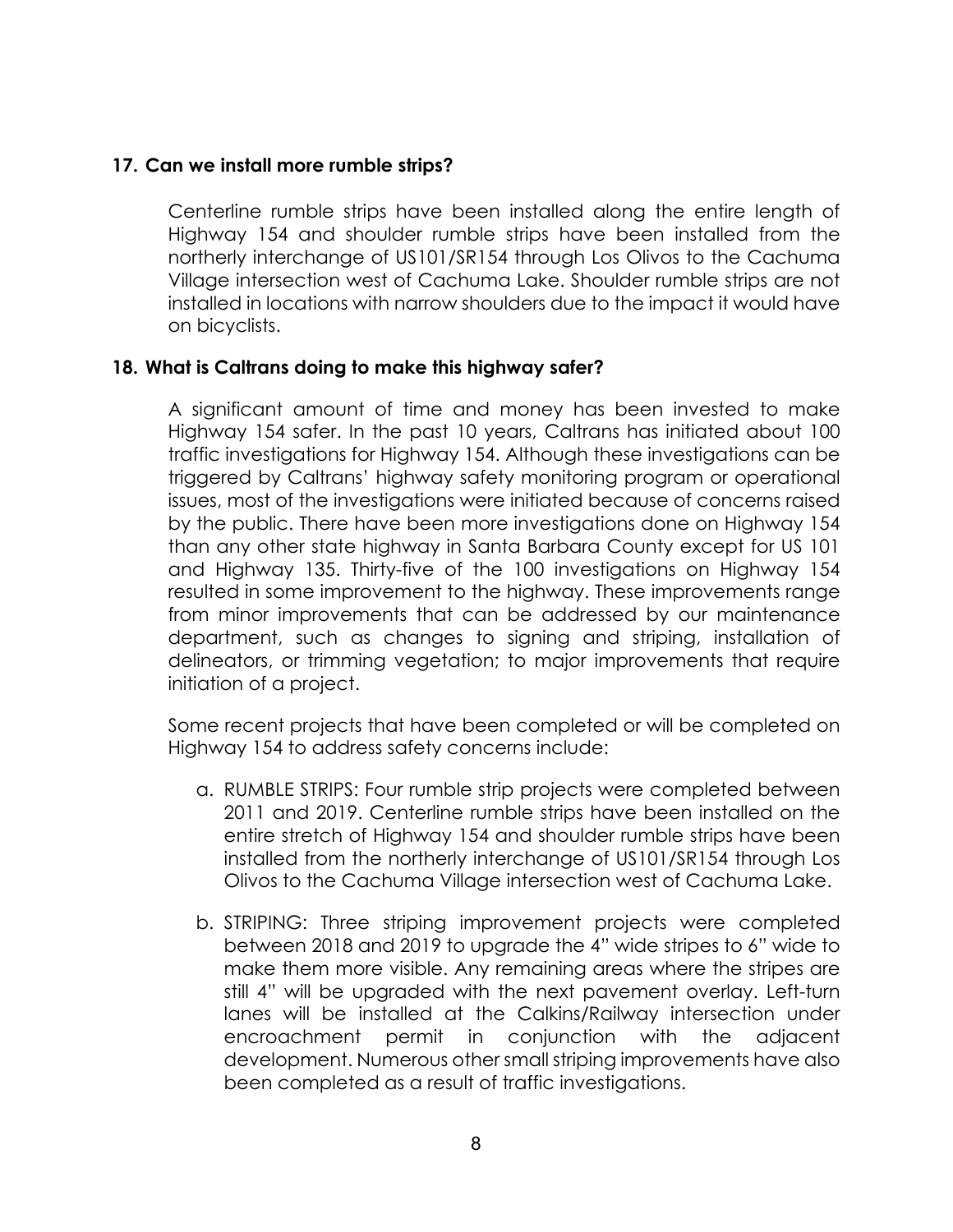- c. SIGNAGE: All the curve warning signs on Highway 154 were upgraded in 2020. Signage on US 101 in Santa Barbara recommending northbound trucks use US 101 instead of Highway 154 was installed in 2020. There was already similar signage on US 101 for southbound trucks approaching the northerly interchange with Highway 154. Experimental signage was installed at the Roblar intersection in August 2020 to encourage drivers to look both ways before pulling out onto Highway 154. There have also been numerous signs installed along Highway 154 as a result of traffic investigations ranging from curve warning signs, flashing beacons, intersection warning signs, speed limit signs, signs restricting trucks in certain areas, and many others.
- d. TRAFFIC CALMING: A roundabout was installed at the Highway 154/Highway 246 intersection in 2014 and another one will be installed at the Highway 154/Edison/Baseline intersection in 2023.
- e. FLASHING BEACON: Overhead flashing beacons were installed at the Highway 154/Edison/Baseline intersection in November 2019 to improve visibility of the stop signs.
- f. BARRIERS: New guardrail was installed at two locations between Postmile (PM) 23.8 and PM 27.4 in 2019. Guardrail was reconstructed at two other locations between PM 25.4 and PM 29.3 in 2013. Barrier fencing was installed on Cold Springs Bridge in 2012 to discourage people from jumping off the bridge.
- g. PAVEMENT TREATMENT: A High Friction Surface Treatment (HFST) will be placed at 5 locations in 2022 that are experiencing a high concentration of collisions during wet roadway conditions. It is estimated that this improvement will result in a reduction of 127 collisions over a 10-year period.
- h. PASSING LANES AND TURNOUTS: Passing lanes and turnouts have been constructed to discourage illegal passing.
- i. PEDESTRIAN IMPROVEMENTS: The Alamo Pintado Creek pedestrian bridge in Los Olivos will be replaced in 2023.
- j. LANDSCAPE MAINTENANCE: Caltrans' maintenance crews are regularly trimming vegetation so it doesn't encroach on the shoulders and to maintain sight distance at the intersections.

Caltrans will continue to monitor the safety of the highway, address hot spot locations as they arise, and respond to public concerns.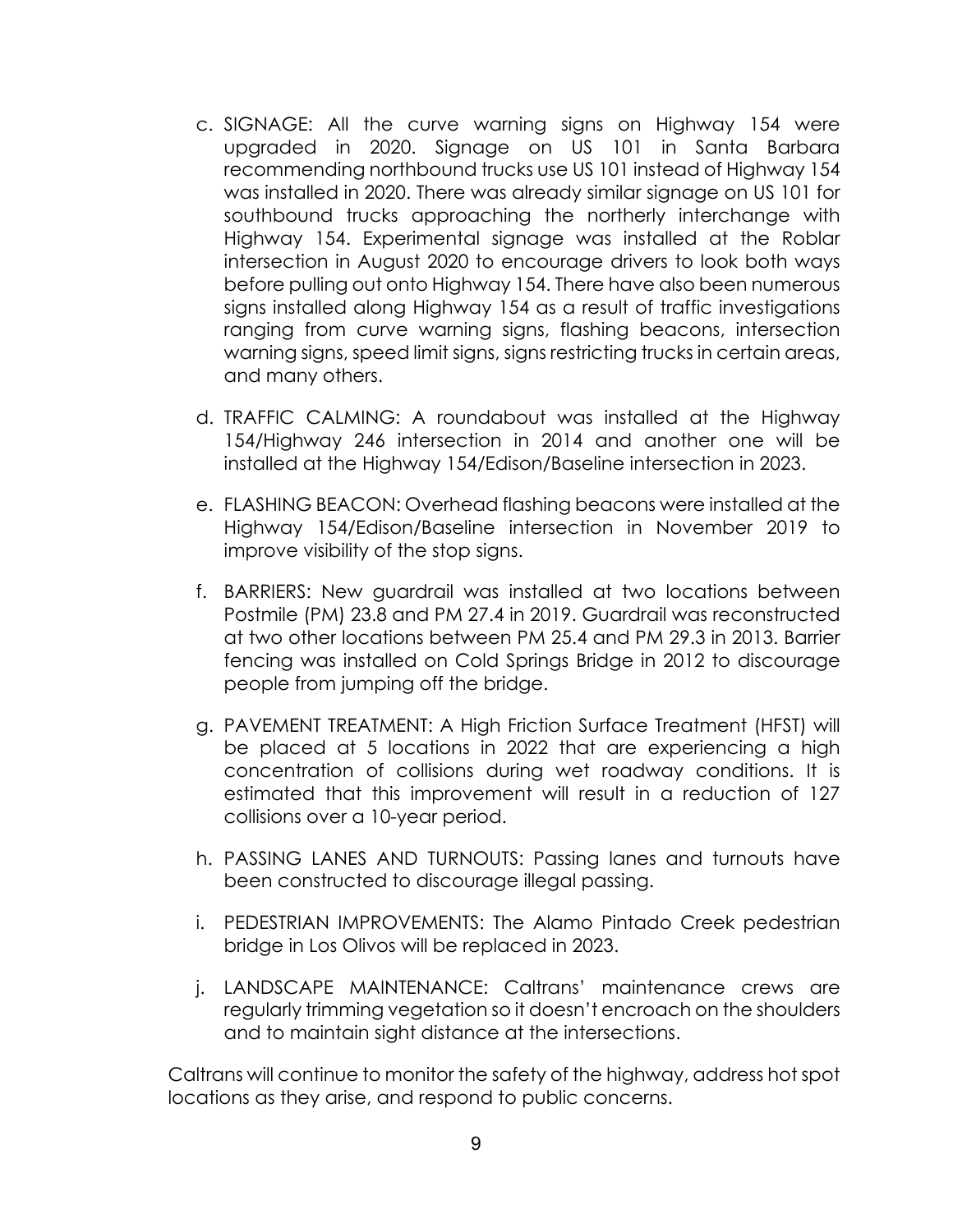# **19. What is the California Highway Patrol (CHP) doing to make this highway safer?**

The CHP provides enforcement and education to the motoring public. They work with other state and local partners to provide solutions to the communities' concerns about Highway 154.

CHP provides information to the public about traffic safety through social media, radio interviews, in person community events and presentations, through CHP traffic safety programs, such as Start Smart, Age Well Drive Smart, and Every 15 Minute Program. CHP utilizes "in-View" patrol and enforcement tools/techniques to stop and contact motorists when traffic violations are observed or called in by the public. CHP utilizes an internal program to track all traffic complaints when complaints are called into the local CHP office. CHP also utilizes collision data to focus resources and grant programs to target high collision areas and or specific traffic safety concerns local communities may have.

In the 2018/2019 and 2020/21 grant cycles, the CHP received funding to provide additional enforcement on Highway 154 and education to the public regarding traffic safety and the dangers of driving while under the influence. The latest grant ended on 9/30/21 and it is anticipated that the CHP will continue to apply for grant funding in future cycles.

# **20. What is the Santa Barbara County Association of Governments (SBCAG) doing to make this highway safer?**

SBCAG is the regional transportation agency for Santa Barbara county working with the state, federal and local government partners to plan, fund, and deliver transportation infrastructure projects. The agency has a long-established interest in regional collaboration to address traffic safety along Highway 154. This is exemplified in efforts to engage in regional initiatives to help to reduce fatalities and injuries, promote efforts to educate the public on traffic safety, and support funding of public safety agencies to enforce traffic laws.

In November 2019 the SBCAG Board of Directors formed the Highway 154 Safety Committee, a standing committee to support on-going efforts of SBCAG as a regional entity in assisting public agencies with addressing safety on Highway 154.

SBCAG, in partnership with the Santa Ynez Band of Chumash Indians, completed a traffic circulation and safety study in the Santa Ynez Valley. The purpose of the Santa Ynez Valley Traffic Circulation and Safety Study is to comprehensively assess and identify needed circulation and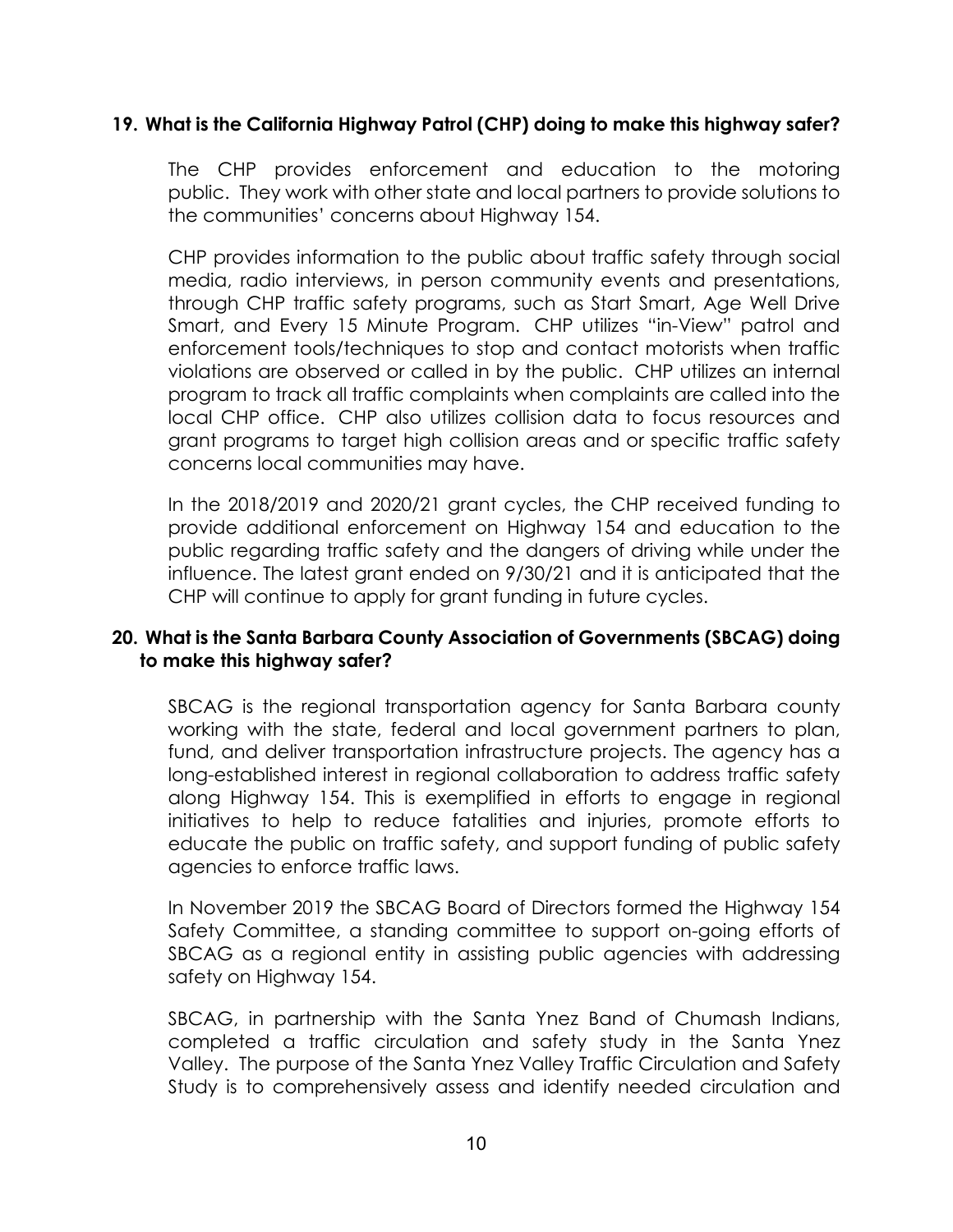safety improvements for the multi-modal transportation needs of the Santa Ynez Valley. The Santa Ynez Valley is primarily served by a series of state highways: SR 154, SR 246 and US 101. These state highways handle an increased demand of regional, tourist, and local trips, and also serve as "main street" for several of the cities and communities in the Santa Ynez Valley. As such, there are competing demands on the highway network from passenger vehicles, transit, trucks, cyclists, and pedestrians.

Other efforts include SBCAG's ad-hoc Highway 154 Truck Safety Committee that led to the support of state legislation to place an advisory restriction on large trucks on a portion of Highway 154. Signs were installed by Caltrans in October 2012 advising that trucks longer than a 30' kingpin to rear axle length should not use Highway 154 from Armour Ranch Road to Highway 192. SBCAG's first transportation sales tax program included \$30 million in safety and operational projects that were invested in Highway 154.

#### **21. When will the recommendations in the Santa Ynez Valley Traffic Circulation & Safety Study be implemented?**

SBCAG will use public input on safety/multimodal improvement projects to promote implementation with respective agencies. Prioritization of improvement options will be evaluated by community interest, funding availability, and any operational or safety studies needed for the respective intersection modifications such as all-way stops, signals, or roundabouts. The studies would ensure that the proposed intersection improvement meets the requirements listed in the California Department of Transportation (Caltrans) Manual on Uniform Traffic Control Devices and that the appropriate intersection improvement is selected.

# **22. What can I do as a road user to make this highway safer?**

Be responsible for your behaviors behind the wheel of your vehicle. Remember your choices while driving a vehicle can have life altering consequences for yourself and others. Realize that everyone has precious cargo in their vehicles, who also want to arrive at their destinations safely. Every decision made behind the wheel is crucial to your safety and the safety of other community members. Please share the road.

Don't drink and drive. Don't drive under the influence of any substance that impairs your ability to drive. Select a designated driver BEFORE the party begins.

Avoid distractions while driving. Keep your eyes on the road and both hands on the wheel. Don't use your cell phone while driving.